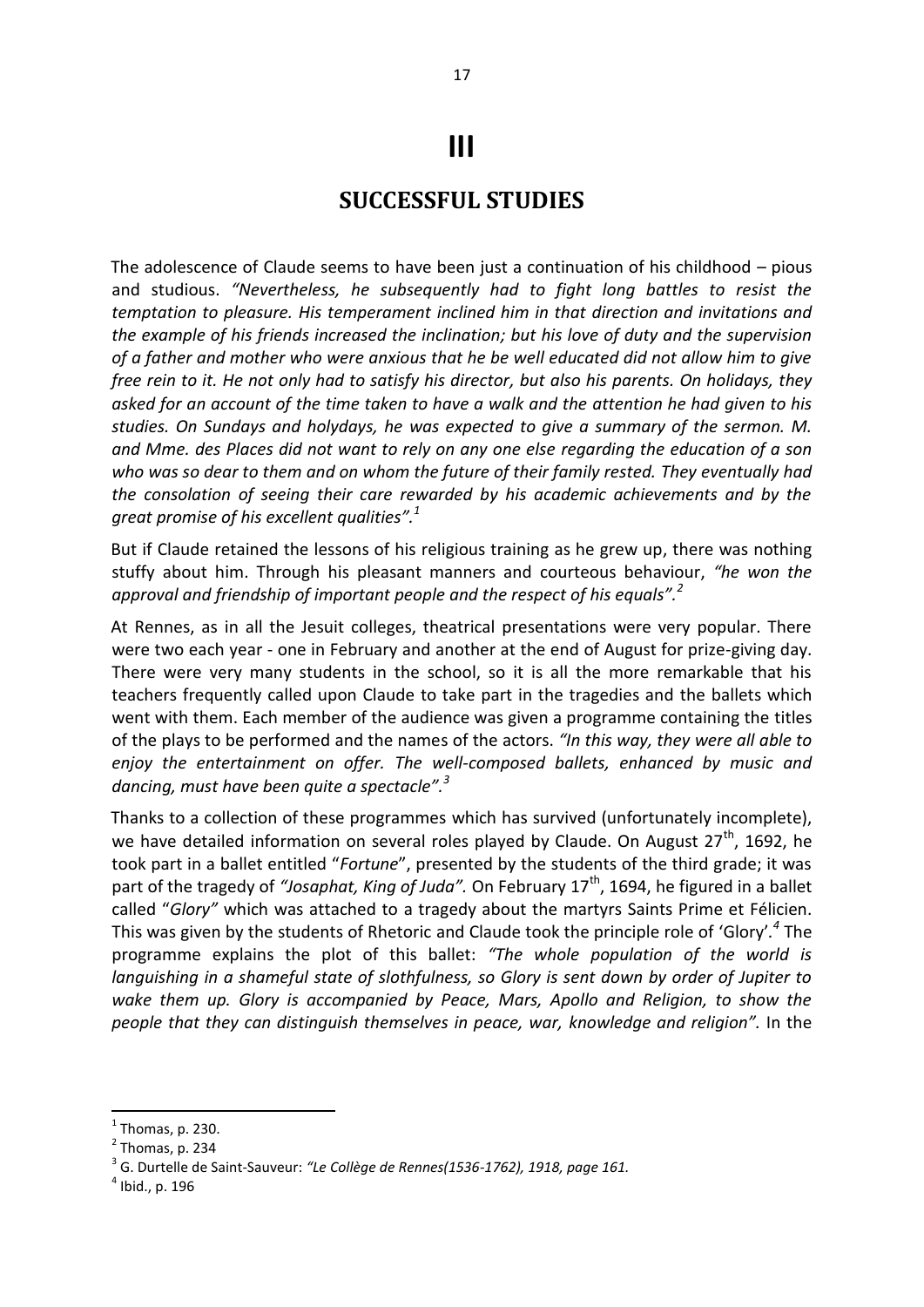grand finale, Glory dances "*surrounded by those who had excelled in these particular accomplishments". 1*

Claude's parents did everything they could to encourage him in this kind of activity. They arranged for him to have coaching in music and singing by Joseph Manet, the organist of the cathedral. Manet was very impressed by Claude and chose him to be the godfather of his first child. $2$ 

Claude was very keen to be successful in all that he did. But one day, his reaction to teasing by his little sister, Françoise, almost ended in disaster. *"He was studying a role for a tragedy in which he was to act and his sister kept distracting him. To get rid of her and to frighten her, as people are wont to do with children, he took up a rifle which was not normally loaded and, thinking it was in its customary condition, he cocked it and pulled the trigger. And it went off! The shot passed between his mother, his sister and his cousin, about two inches from their heads. Everyone was thunderstruck with fear – his father more than anyone, for he knew that the gun had been loaded because some noise had been heard around the house the night before. However, fright was followed by joy and thanksgiving to divine Providence that had watched so carefully over the preservation of the family".<sup>3</sup>* 

∞

Claude studied rhetoric under Fr. Jean-Pierre de Longuemare. Although only 27, this Jesuit already had the reputation of an outstanding teacher. His expertise in eloquence and drama was noted in the "*Mercure Gallant",* where one of its correspondents gave a very flattering account of his conference, given on March 6<sup>th</sup>, 1694, entitled, "*In praise of the Breton Nation*". The journalist wrote: *"The praise I have heard for the talk given by Fr. De Longuemare, professor of rhetoric at the Jesuit college of Rennes, demands our attention. This priest delivered his lecture on the vigil of St. Thomas, in the presence of the Duke of Chaulnes, the Governor of the Province, and many other notables. His subject was that Brittany had never been as flourishing as during the present war, where the nation has distinguished itself by its bravery. He attributed all this to the glory of the King in such a delicate manner that everybody felt they had never heard such an eloquent discourse.<sup>4</sup>*

Claude profited greatly from the lectures of this priest. At the opening of the new school year in 1694, he did not move on to philosophy; Fr. De Longuemare was very impressed with the boy and had asked his father to let him continue to guide Claude in his studies for another year. The priest had been appointed to the college in Caen, so Claude moved to the capital of Normandy to complete a second year of rhetoric. Even though he was now far from his family, he remained as he always had been. The period is well described by Pierre Thomas, who had also studied at Caen:

*"Although there are many opportunities for becoming dissolute in a large town that is full of young men from different countries who are their own masters for the first time in their lives, it does not seem that Claude compromised his morals during the year he spent* 

1

<sup>1</sup> Ibid., p. 171.

<sup>&</sup>lt;sup>2</sup> Baptême de Claude Manet: Reg. de Saint-Sauveur,  $11<sup>th</sup>$  October, 1694.

 $<sup>3</sup>$  Thomas, 233.</sup>

<sup>4</sup> *Mercure Galant,* February 1695, p. 126.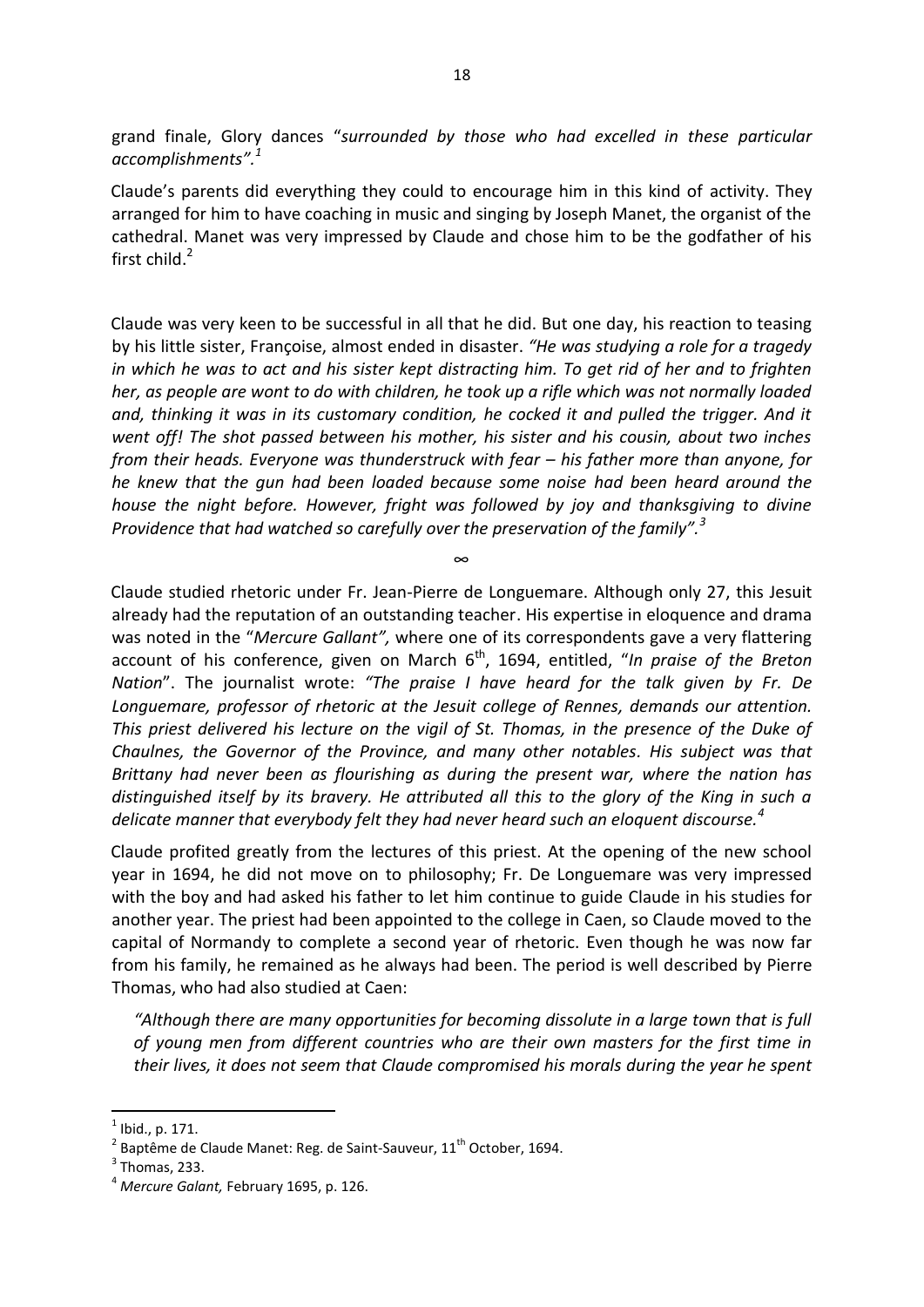*there. His parents had made sure to recommend him strongly to the director and this man*  felt it his duty to keep a close eye on his pupil. Moreover, the young man had several *safeguards on his side. He did not like wine at all and, whether by education or virtue, he was quite indifferent towards the fair sex. His one preoccupation at the time was to distinguish himself and win the increasing approval of his parents and friends by excelling in his studies in a university where brilliant minds were the order of the day. His director took care to keep this competitive spirit alive in the young student. Because his own honour was at stake, he had to watch over his pupil, urge him to work and inspire him with dislike for anything that might distract him from his studies. The authorities had good reason to be satisfied with him. He won three awards of which the one for eloquence was the most prized".<sup>1</sup>* 

At Rennes, a few months before the Duke de Chaulnes handed over the government of Brittany to the Count of Toulouse, Fr. De Longuemare had set out to prove that this province had never been so flourishing. At Caen he also seized upon a similar opportunity; when the Maréchal de Luxembourg died on January  $4<sup>th</sup>$ , 1695, he made it the subject of a theatrical presentation which was greatly praised by the *Mercure Galant. "Fr. de Longuemare, the professor of rhetoric, used all his literary skill to present a three-act play entitled "The Apotheosis of Laodamas" in memory of the late Maréchal. It was given by torchlight by some of the rhetoric students of this priest, to honour a hero who had done so much for the State; it represented allegorically all that God and men had done at his death to glorify him. In the allegory, the Maréchal is known as Laodamas, which means, 'the conqueror of peoples'.*

There are many things to indicate that Claude Poullart was not just a spectator at this theatrical evening but one of the main reasons for its success.

The religious atmosphere that Claude had known at Rennes was relatively peaceful; the Jansenists had never made much of an impact there. But at Caen, things were very different. They were very numerous and active, looking for any excuse to confront the Jesuits whom they rightly saw as their principal adversaries. Claude arrived in time to hear the last rumbles of a controversy that had broken out in 1693 as a result of a theological thesis presented by a student of Fr. Honoré Carascouët. The central argument of this thesis can be summarised as follows; *"The Christian religion is divine, because it has God for its author and therefore only teaches what is divine. Therefore, it is evidently believable, but this does not mean that it is evidently true, because the truth of the mysteries that it enshrines remains partially obscured and therefore not evident".* This was excessively subtle, but the thesis reverberated *"above all, amongst the women who prided themselves on being great intellectuals".<sup>2</sup>*

Very soon, commentaries, both for and against, began to circulate. Although some of the propositions of Fr. Parascouët were not beyond criticism, the Jansenists determined to take every advantage from the furore unleashed by this thesis and turned it into a frontal attack

**.** 

 $<sup>1</sup>$  Thomas, p. 234.</sup>

<sup>2</sup> "*A letter from a theologian to one of his friends*", in an anonymous manuscript in the Archives of Calvados, 2D 1139 bis.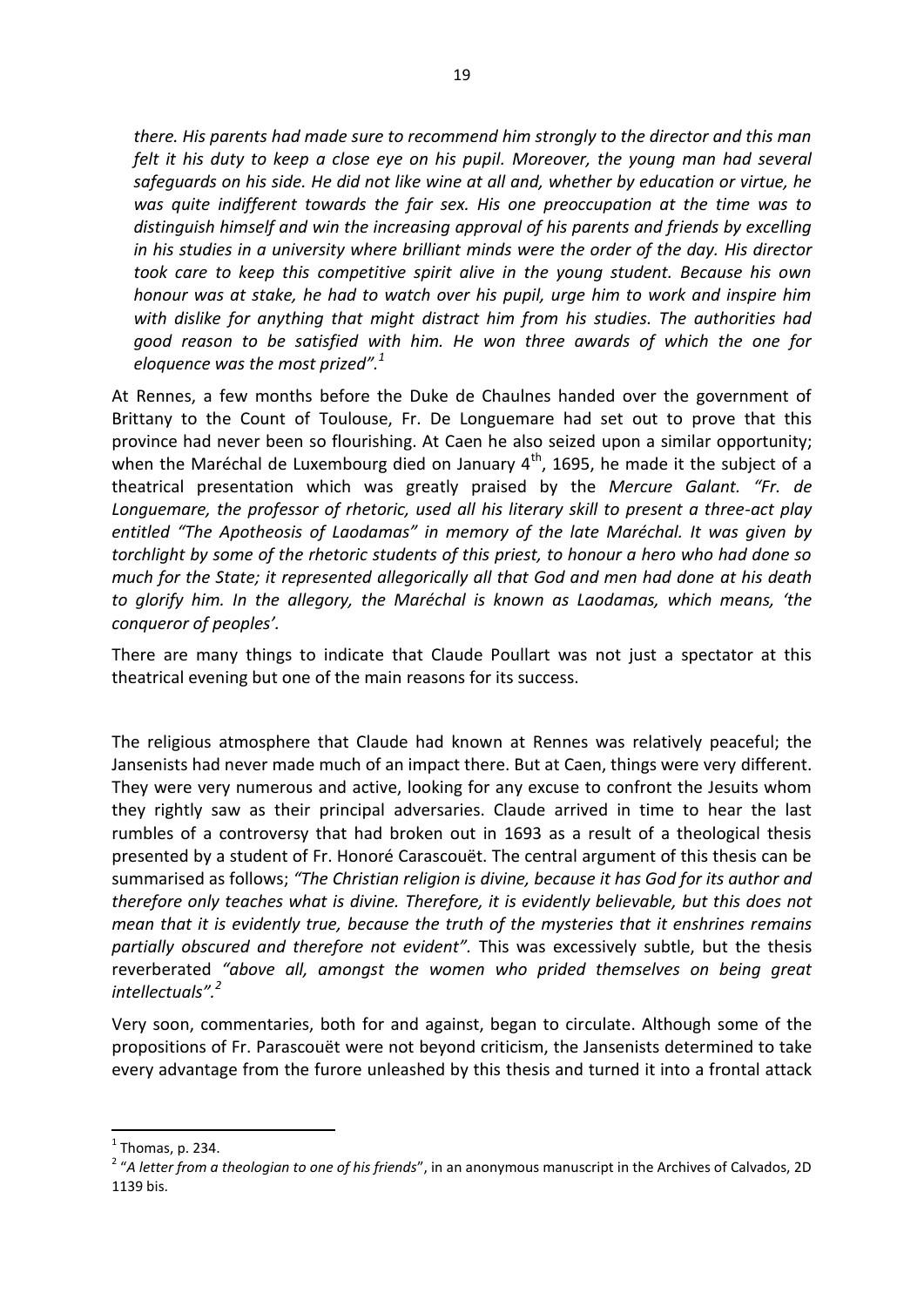on the Jesuits themselves. The tone of this attack is exemplified by an anonymous leaflet that was soon in circulation:

*"I was not at all surprised by what was written in these horrible propositions. Once the heart is corrupted, the contagion will rapidly spread to the mind. People who follow a morality as lax and pernicious as that of the Jesuits will inevitably reflect this in their writings.* 

*"These theses of Caen reminded me of the advice given to his friends and clerical students by the illustrious Alain de Solminihac. When he was dying, this holy bishop of Cahors warned them solemnly to be on their guard against the teaching and conduct of the Jesuits, assuring them that they were the most dangerous enemies of the Church and they should never be engaged as spiritual directors or formators of young clerical students. This wise Prelate, enlightened from heaven, foresaw the deep wounds that these 'venerable' priests were capable of inflicting on the spouse of Jesus Christ!."* <sup>1</sup>

Such passionate attacks only served to strengthen the attachment of Claude to his Jesuit teachers and to make him react strongly against the calumnies of this sect. All his life, he remained faithful to the sons of St. Ignatius. When he eventually founded the Seminary of the Holy Spirit, he resisted pressure coming from Cardinal de Noailles and insisted that all direction and teaching for his young students would be given exclusively by the Jesuits.

At the end of the scholastic year, Claude returned to Brittany. He brought with him not only many books that he had been awarded as prizes and which his disciples carefully preserved in his memory right up to the Revolution, but also "*a great facility of expression and a grasp of public speaking which later helped him so much in presenting cogent reasons why people*  should lead a virtuous life".<sup>2</sup> It also made him very wary of Jansenism and led him into a growing devotion to the Mother of God and her Immaculate Conception.

Back at the Collège Saint-Thomas, the course of philosophy lasted for two years, the first devoted to logic and the second to physics and metaphysics. There were two professors in residence, but both taught the entire programme. Each class had at least 200 students, of whom a large number were destined for the priesthood.<sup>3</sup>

At the start of the academic year of 1695, Claude Poullart entered the class of Fr. Prévost. He was a specialist in scholastic philosophy, but he was also a *"very holy religious, devoted to the sanctification of his pupils… He had a special devotion to the Blessed Virgin and was keen to share this with those he taught".<sup>4</sup>* 

Claude studied philosophy under the eyes of his father and mother *"and they would not have tolerated undue freedom or waste of time. They knew how to maintain their authority and they redoubled their watchfulness over their son. They fostered that noble spirit of* 

 $\overline{a}$ 

<sup>&</sup>lt;sup>1</sup> "An account of what happened regarding the thesis that was presented at Caen", pp. 6-7

 $<sup>2</sup>$  Thomas, p. 235</sup>

 $3$  According to J-B Blain, at the time when Louis Grignion was following the lectures of Fr. Prévost there were around 400 students in the class!

<sup>4</sup> Blain